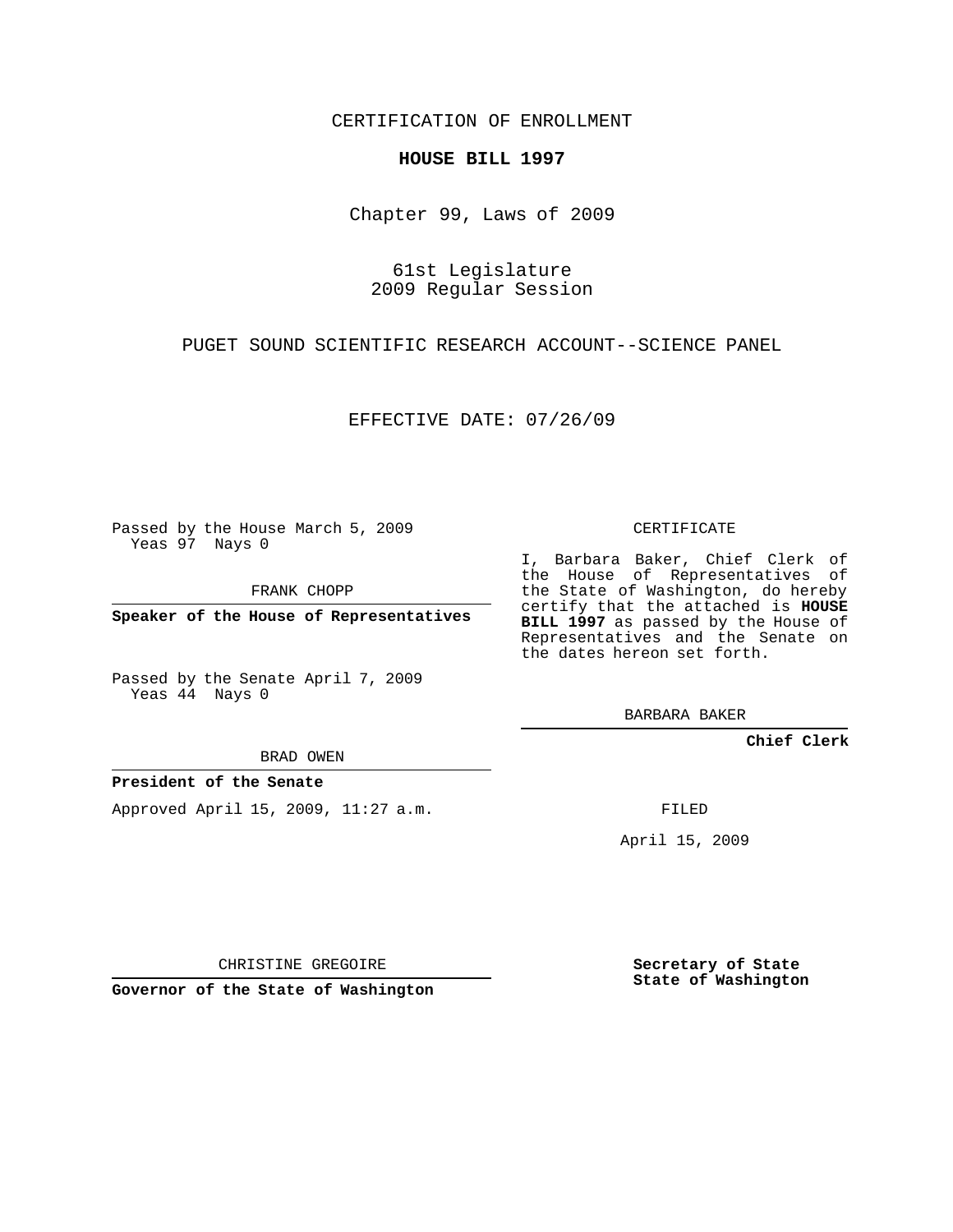## **HOUSE BILL 1997** \_\_\_\_\_\_\_\_\_\_\_\_\_\_\_\_\_\_\_\_\_\_\_\_\_\_\_\_\_\_\_\_\_\_\_\_\_\_\_\_\_\_\_\_\_

\_\_\_\_\_\_\_\_\_\_\_\_\_\_\_\_\_\_\_\_\_\_\_\_\_\_\_\_\_\_\_\_\_\_\_\_\_\_\_\_\_\_\_\_\_

Passed Legislature - 2009 Regular Session

**State of Washington 61st Legislature 2009 Regular Session**

**By** Representatives Finn, Rolfes, Smith, Dunshee, Upthegrove, Kretz, Chase, Dickerson, Liias, Kagi, Nelson, Kessler, Hunt, and Blake; by request of Puget Sound Partnership

Read first time 02/05/09. Referred to Committee on Ecology & Parks.

 AN ACT Relating to Puget Sound scientific research; and amending RCW 90.71.110 and 90.71.280.

BE IT ENACTED BY THE LEGISLATURE OF THE STATE OF WASHINGTON:

 **Sec. 1.** RCW 90.71.110 and 2007 c 345 s 3 are each amended to read as follows:

 The Puget Sound scientific research account is created in the state treasury. All gifts, grants, federal moneys, or appropriations made to the account must be deposited into the account. Moneys in the account may be spent only after appropriation. Expenditures from the account may be used only for research programs and projects selected pursuant 11 to ((section 2 of this act)) the process developed and overseen by the Puget Sound science panel as provided in RCW 90.71.280(1)(c).

 **Sec. 2.** RCW 90.71.280 and 2007 c 341 s 10 are each amended to read as follows:

(1) The panel shall:

 (a) Assist the council, board, and executive director in carrying out the obligations of the partnership, including preparing and updating the action agenda;